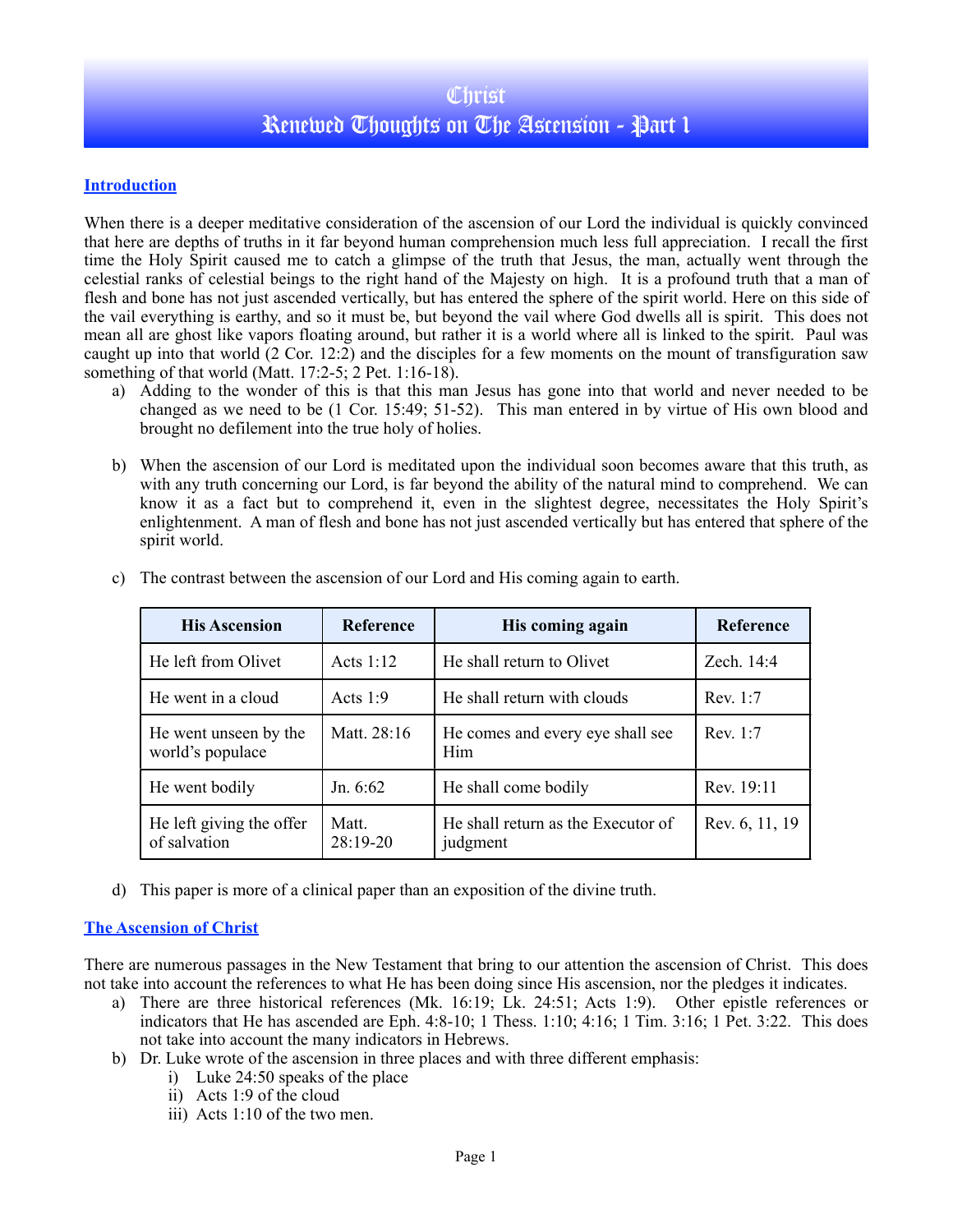# **Christ** Renewed Thoughts on The Ascension - Part 1

#### **Prophecies concerning the ascension of Christ**

When considering the prophecies concerning our Lord's ascension, they are in two subsections:

- a) Those made before He came to earth:
	- i) "Thou hast ascended on high, thou hast led captivity captive: thou hast received gifts for men" (Psa. 68:18) (Quoted in Eph. 4:7-8).
	- ii) "Lift up your heads, O ye gates; and be ye lift up, ye everlasting doors; and the King of glory shall come in" (Psa. 24:7).
- b) Those made by the Lord before His ascension:
	- i) "What and if ye shall see the Son of man ascend up where he was before?" (Jn. 6:62).
	- ii) "Then said Jesus unto them, Yet a little while am I with you, and then I go unto him that sent me" (Jn. 7:33).
	- iii) "Ye have heard how I said unto you, I go away, and come again unto you. If ye loved me, ye would rejoice, because I said, I go unto the Father: for my Father is greater than I'' (Jn. 14:28).
	- iv) "But now I go my way to him that sent me; and none of you asketh me, Whither goest thou?" (Jn. 16:5).
	- v) "Jesus saith unto her, Touch me not; for I am not yet ascended to my Father: but go to my brethren, and say unto them, I ascend unto my Father, and your Father; and to my God, and your God" (Jn. 20:17).

#### **Words used to describe the ascension**

The ascension of our Lord is spoken of in a number of different ways as the following verses show:

- a) Luke 24:51 "And it came to pass, while he blessed them, he was parted from them, and carried up" which means to bear, to be lead up, to be brought on ones way.
- b) Acts 1:9 "And when he had spoken these things, while they beheld, he was taken up". This is a different word from verse 11, and indicates that He was raised up.
- c) Acts 1:9 "received up" is "hypelaben", and indicates it was under Him, that is, He seemed to be supported by the cloud.
- d) Acts 1:10 "And while they looked steadfastly toward heaven as he went up." This word means to travel as on a journey, or to depart and go on ones way.
- e) Acts 1:11 "Which also said, Ye men of Galilee, why stand ye gazing up into heaven? this same Jesus, which is taken up from you into heaven." This Greek word means to receive up and it is used of the vessel (Acts 10:16) and (1 Tim. 3:16). It indicates the resultant action, that is, this is the end of the journey.
- f) Ephesians 4:8 "Wherefore he saith, When he ascended up on high, he led captivity captive, and gave gifts unto men." This Greek word "anabaino" means to be borne up, to rise.
- g) Revelation 12:5 "And she brought forth a man child, who was to rule all nations with a rod of iron: and her child was caught up unto God, and *to* his throne." The word translated "caught" indicates "To pluck away by force".
- i) In all these words not one of them is the result of His activity, that is, it was not His own doing. It was the activity of another, namely God, indicating again His delight in doing or causing to be done to Him. Peter preached, "Him hath God exalted with his right hand *to be* a Prince and a Saviour, for to give repentance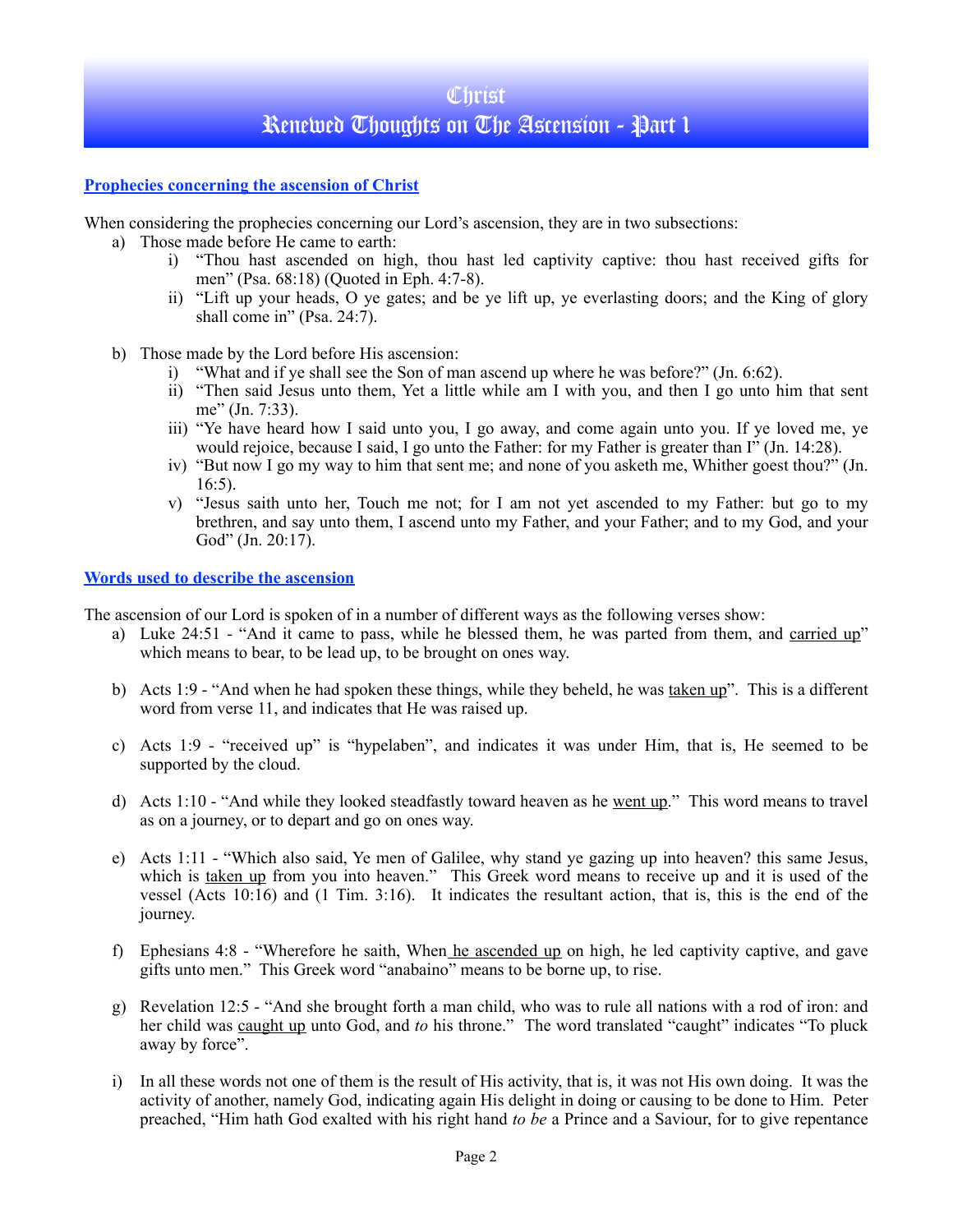### Renewed Thoughts on The Ascension - Part 1

to Israel, and forgiveness of sins" (Acts 5:31). Paul gave the same truths, "God also hath highly exalted Him" (Phil. 2:9).

#### **How did he ascend?**

The absence of earthly angelic celebrations:

- a) When the Lord came into this world there was an announcement by the angel (Lk. 2:9) followed by the celebration of His coming by a multitude of angels (Lk. 2:13). Again, when He was about to begin His public ministry He was announced by John the Baptist (Matt. 3:11-17; Mk. 1:2-7, 11; Lk. 3:21-22); Jn. 1:6, 15, 23-28, 32-33) but there was no celestial declarations. Also, before His ascension there were no angelic announcements, which we would have thought there would have been. This is only true as far as the earth was concerned. Unseen by human eye there was a celebratory announcement among the heavenly hosts. In all these words not one of them is the result of His activity, it was what another was doing or causing to be done to Him.
	- i) Acts 5:31 "Him hath God exalted with his right hand *to be* a Prince and a Saviour, for to give repentance to Israel, and forgiveness of sins."
	- ii) Phil. 2:9 "Wherefore God also hath highly exalted Him." It is my understanding that this is when, in part, Psa. 24:3-10 was fulfilled.
- b) That which man saw:
	- i) Man saw him rising up and the cloud receiving Him out of their sight (Acts 1:9).
- c) That which angelic hosts saw:
	- i) The Lord disappeared out of their sight, and yet this is only true as far as the earth was concerned. there was a celebratory announcement among the heavenly hosts. As He ascended and the cloud received Him one can almost hear the celebratory praises, "Who shall ascend into the hill of the LORD? or who shall stand in his holy place? He that hath clean hands, and a pure heart; who hath not lifted up his soul unto vanity, nor sworn deceitfully. He shall receive the blessing from the LORD, and righteousness from the God of his salvation. Lift up your heads, O ye gates; and be ye lift up, ye everlasting doors; and the King of glory shall come in. Who is this King of glory? The LORD strong and mighty, the LORD mighty in battle. Lift up your heads, O ye gates; even lift them up, ye everlasting doors; and the King of glory shall come in. Who is this King of glory? The LORD of hosts, He is the King of glory (Psa. 24:3-10).

#### **Why the ascension?**

While we ofttimes muse on the work and sufferings of our Lord at Calvary, I have seldom heard much concerning the ascension of the Lord. This divine activity can be more greatly appreciated when we consider the spiritually vital necessity for us in the works the Lord does now, in the future, and God's reasons for it relative to Christ. The ascension is vital for:

- **a)** The fulfillment of prophetic scriptures.
	- i) Among the visible prototypes of the Lord's ascension are the ascension of Elijah (2 Kgs. 2:10-11) and the Angel of the Lord ascending after speaking with the parents of Samson (Jud. 13:20).
	- ii) There were ceremonial types. Hebrews chapters 9-10 deal with the truths presented on the Day of Atonement. The major subjects the writer deals with are the contrasts between the places the High Priest entered, the earthly tabernacle and the True tabernacle, Heaven (Heb. 9:11, 24); the superiority of the blood of our Lord in comparison with the blood of animals (Heb. 9:12-15, 25); the yearly remembrance of sins contrasted with the once for all sacrifice of the Lord (Heb. 9:25, 26; 10:3).
		- 1. On that ancient day the priest changed his garments of glory and beauty and put on four articles of linen. They were a linen coat, breeches, girdle and mitre (Lev. 16:4). Being thus dressed indicated the holiness of the Lord in entering the true Tabernacle, that is